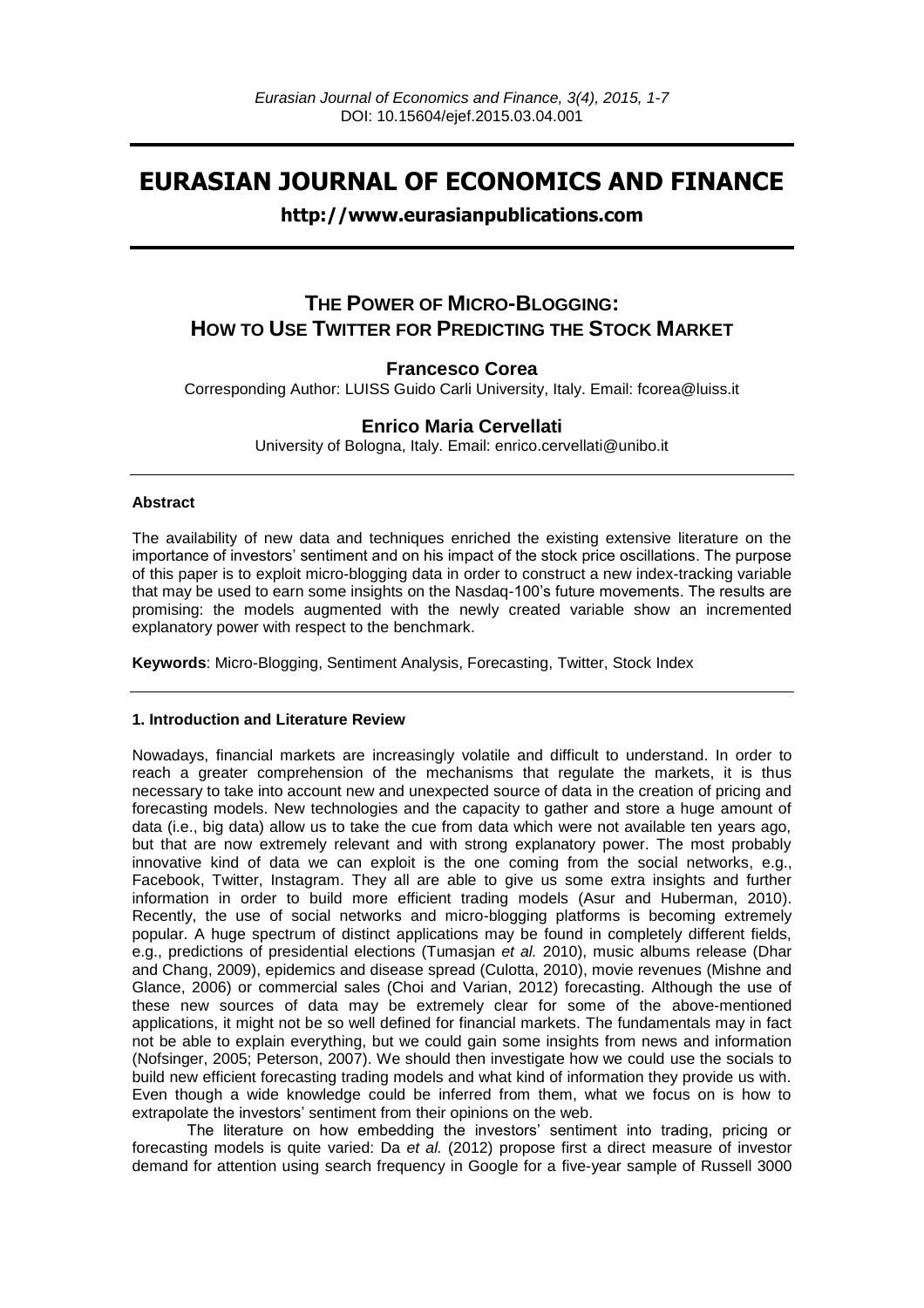stocks, while in a second work (2015) they use daily Internet search volume from millions of households to reveal market-level sentiment and to build a new index as a new measure of investor sentiment. Furthermore, Tetlock (2007), and Tetlock *et al.* (2008) showed how different financial languages in the financial news affect the stock returns. More in details, it seems that i) the impact of the negative news is larger for the stories focused on the fundamentals, ii) negative words in firm-specific news predicts better low firm earnings, and iii) the prices shortly under-react to this information. Fisher and Statman (2000) instead dealt with the investors' sentiment in relation with tactical allocation strategies, while Baker and Wurgler (2006, 2007) studied incorporate to some extent some behavioral biases into the stocks selection process.

Regarding instead the social networks and micro-blogging uses for financial markets, a robust literature is arising in the last few years. Agarwal *et al.* (2011) and Ruiz *et al.* (2012) showed how to use micro-blogging data in the stock market and how they are correlated with financial time series. However, one of the probably most popular works in this field is the one from Bollen *et al.* (2011). Several other works (Bollen and Mao, 2011; Mao *et al.* 2011), and Mittal and Goel in another study (2012), used Twitter to forecast the stock prices for general index such as Dow Jones Industrial Average based on different investors' mood.A very recent paper (Mao *et al.* 2015) analyzed instead the tweets predicting power for international financial markets, obtaining very good results for countries such as United States, United Kingdom, and Canada. Zhang (2013) and Brown (2012) followed the same trend –with slight variations– while Oliveira *et al.* (2013) found a positive effect of the posting volume on robust forecasting. Instead, Sprenger and Welpe (2010) proved how the sentiment of the tweets is indeed associated with abnormal stock returns and message volume. Finally, Oh and Sheng (2011) provided a model for irrational investor sentiment. Nevertheless, there also exists a vast literature on alternative sources of data relevant for financial modelling purposes, such as blogs (De Choudhury *et al.* 2008), security analyst recommendations (Barber *et al.* 2001), web search queries (Bordino *et al.* 2012), stock message boards (Antweiler and Frank, 2004; Koski *et al.* 2008), or simply financial news (Schumaker and Chen, 2009; Lavrenko *et al.* 2000). It then seems clear that it may be valuable to try to integrate this extra information into our forecasting models, and this is indeed the purpose of this paper. The structure of the work will be as follows: in section 2 we present the data and the methodology used, in the section 3 we show some empirical results, and in section 4 we conclude.

## **2. Data and Methodology**

The micro-blogging data are nowadays widely used and available to the research community. They can be obtained through several means, and they usually only report basic information. In our analysis we use Twitter data, for which the basic information that may be exploited are the text of the tweet itself, the username, the hour and location from which it has been posted, and the gender of the user. We decided to obtain these data from the DataSift provider, mainly because in addition to the usual information it also assigns a sentiment score to each tweet. This scoring system is built in such a way that an algorithm can consistently rate the positivity/negativity of a particular text. Within DataSift, this score may typically swing between - 20 and +20, even if particular topics/texts require sometimes a higher/lower evaluation. In order to build our estimator for the Nasdaq-100 Index, we collected tweets for a two-month period, for three major technology stocks belonging to the index, i.e., Apple, Google, and Facebook. We decide to select only three out of 100 stocks comprised in the index in order to perform a sort of an exante feature selection: not every stock in the bucket is useful for prediction purposes, but on the principal component analysis design fashion, some stocks have a greater explanatory power with respect to others, and are the only worthy to be used. We therefore skimmed the data to take into account only the English-speaker users, and we took into account only the tweets that showed a pre-existing user's financial knowledge. We only selected the tweets containing the company's ticker, respectively AAPL, GOOG, and FB.1Hence, for the period that

1

<sup>&</sup>lt;sup>1</sup> This filter was easily constructed through the CSDL coding environment - a specific language provided by DataSift for this purpose The following codes have been used for filtering the data:

twitter.symbols contains "AAPL" ;

twitter.symbols in "GOOG, GOOGL" ;

twitter.symbols contains "FB".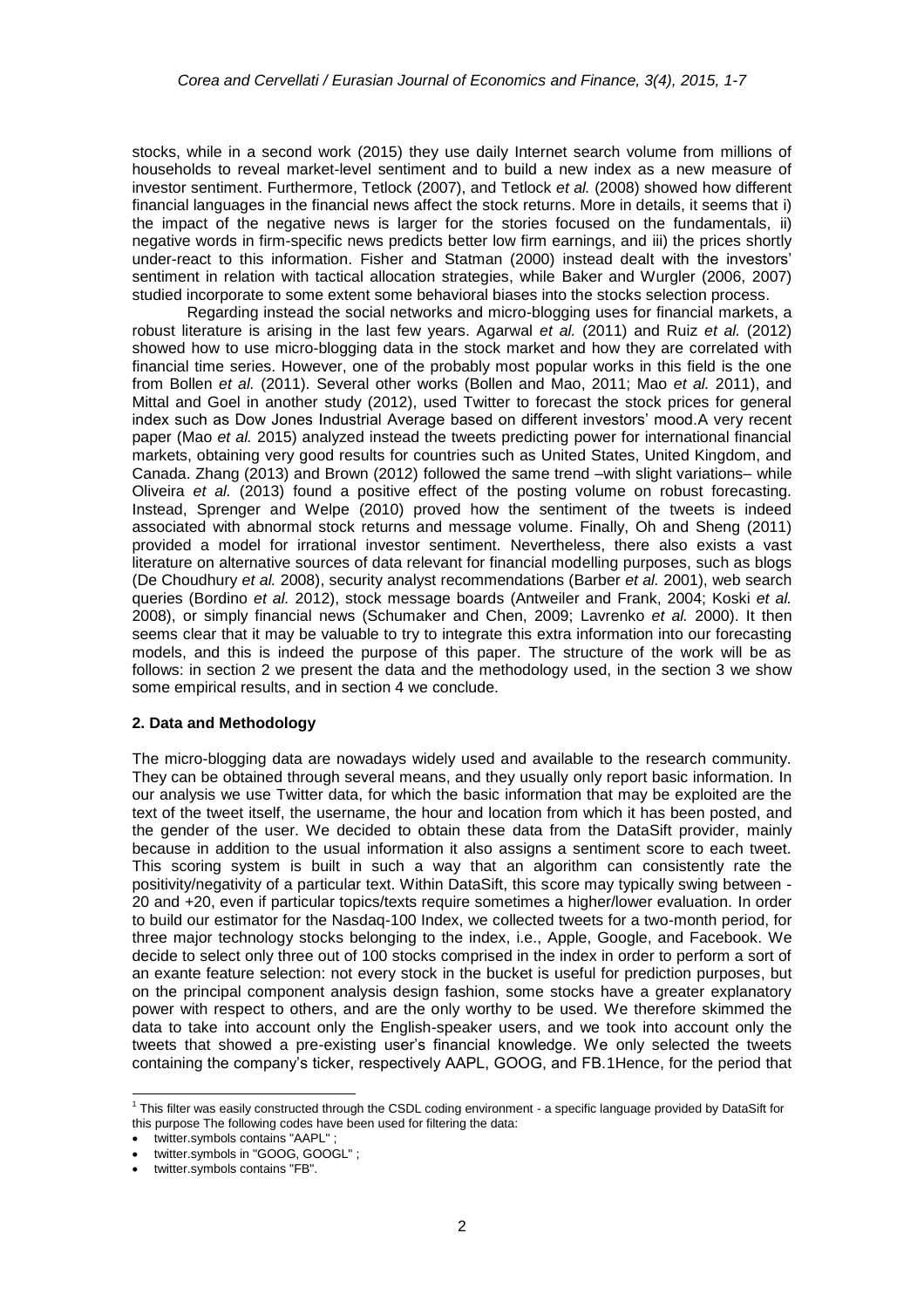

goes from September 24th to November 21st 2014, we were able to gather about 88,000 tweets for Apple, 43,600 for Facebook, and almost 32,000 for Google, as illustrated in Figure 1.<sup>2</sup>

**Figure 1. Number of Total Tweets per Gender for Each Stock**

We construct two variables: a *sentiment mean* variable for each stock, averaging the sentiment score on a daily basis, and a *tweets volume*, a simple counting variable of the number of tweets for a certain stock on a certain date. Hence, we test the predictive power of individual stocks on the Nasdaq price and volume, with respect to a benchmark autoregressive process:

$$
M1: \tP_t = \alpha + \varphi P_{t-1} + \epsilon_t \t\t(1)
$$

where  $\mathsf{P}_{\mathsf{t}}$  is the Nasdaq price,  $\mathsf{P}_{\mathsf{t}\text{-}1}$  is the lagged Nasdaq Price, and  $\epsilon_t$  is the error.

$$
M2: \qquad P_t = \alpha + \varphi P_{t-1} + \beta_1 SM_{Apple} + \beta_2 SM_{Google} + \beta_3 SM_{Facebook} + \epsilon_t \tag{2}
$$

where SM<sub>i</sub>, for i = Apple, Google, Facebook, represents the sentiment mean related to that specific company.

The first model represents the benchmark, while the second one is augmented for the sentiment mean variable for each stock.

Similarly, we implemented the same models for the volume as well:

$$
M3: \qquad Volume_t = \alpha + \varphi \; Volume_{t-1} + \epsilon_t \tag{3}
$$

$$
M4: Volume_t = \alpha + \varphi Volume_{t-1} + \beta_1 TV_{Apple} + \beta_2 TV_{Google} + \beta_3 TV_{Facebook} + \epsilon_t
$$
 (4)

where *Volume* is the Nasdaq transactional volume, and *TV<sup>i</sup>* the tweets volume for a certain

 2 The data for the price and volume of the Nasdaq-100 have been instead obtained through Yahoo!Finance.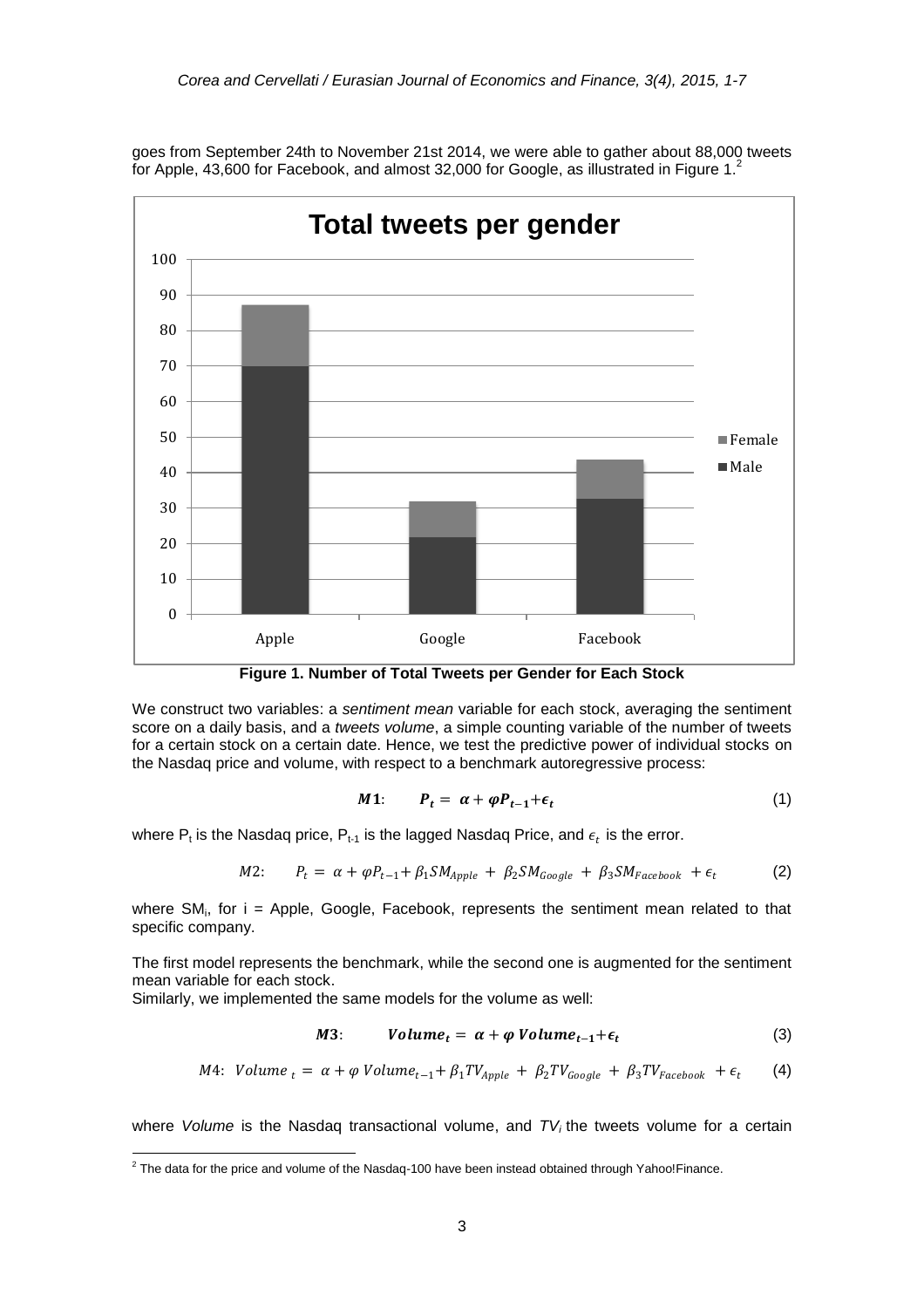stock in a certain day.

We then construct our *sentiment index-tracking* (SIT) variable, as the average of the sentiment mean for each stock in a certain day weighted for the respective tweets volume:

$$
SIT_t = \frac{SM_{Apple, t}TV_{Apple, t} + SM_{Google, t}TV_{Google, t} + SM_{Facebook, t}TV_{Facebook, t}}{3}.
$$
 (5)

We therefore augment the autoregressive benchmark models for the SIT variable so constructed (*M5* for the price and *M6* for the volume):

$$
M5: \tP_t = \alpha + \varphi_1 P_{t-1} + \varphi_2 SIT_{t-1} + \epsilon_t \t\t(6)
$$

$$
M6: \qquad Volume_t = \alpha + \varphi_1 Volume_{t-1} + \varphi_2 SIT_{t-1} + \epsilon_t. \tag{7}
$$

#### **3. Empirical Results**

We perform an ordinary least square regression for every model previously exposed. In particular, the estimations obtained are shown in the Table 1.

| Table 1. OLS Regressions Results for Model 1-6 |          |                |                |             |            |                        |
|------------------------------------------------|----------|----------------|----------------|-------------|------------|------------------------|
| <b>Model</b>                                   | M1       | M <sub>2</sub> | M <sub>3</sub> | M4          | M5         | M6                     |
| Nasdaq price $(t-1)$                           | 0.983*** | $0.914***$     |                |             | $0.949***$ |                        |
|                                                | (20.21)  | (14.90)        |                |             | (19.18)    |                        |
| Apple $SM$ <sub>(t-1)</sub>                    |          | 35.86          |                |             |            |                        |
|                                                |          | (1.67)         |                |             |            |                        |
| Google $SM$ <sub>(t-1)</sub>                   |          | 8.272          |                |             |            |                        |
|                                                |          | (0.35)         |                |             |            |                        |
| Facebook $SM$ <sub>(t-1)</sub>                 |          | 26.31          |                |             |            |                        |
|                                                |          | (0.92)         |                |             |            |                        |
| $SIT_{(t-1)}$                                  |          |                |                |             |            | $0.0431** -251,659.0*$ |
|                                                |          |                |                |             | (2.11)     | $(-1.95)$              |
| Nasdaq volume $_{(t-1)}$                       |          |                | $0.704***$     | $0.738***$  |            | 0.606***               |
|                                                |          |                | (6.17)         | (6.37)      |            | (5.01)                 |
| Apple $TV_{(t-1)}$                             |          |                |                | 59,933.1    |            |                        |
|                                                |          |                |                | (1.23)      |            |                        |
| Google $TV_{(t-1)}$                            |          |                |                | $-235,036*$ |            |                        |
|                                                |          |                |                | $(-1.71)$   |            |                        |
| Facebook $TV_{(t-1)}$                          |          |                |                | 35,732.7    |            |                        |
|                                                |          |                |                | (0.48)      |            |                        |

**Notes**: T-statistics in parenthesis, \* p<0.1, \*\* p<0.05, \*\*\* p<0.01.

As it can be noticed, the models where the single sentiment means or volume are taken into account (i.e., *M2* and *M4*), are poorly explicative and statistically non-significant. It is thus clear that further specification is needed in order to create an efficient forecasting model able to identify the specific source of price variation. It is instead interesting how the SIT variable well captures some further useful information. Indeed, this variable is statistically significant for both price and volume forecasting (*M5* and *M6*), and above all it is able to improve both the adjusted  $R^2$  and the root means square error (RMSE) of the model, as shown in Table 2.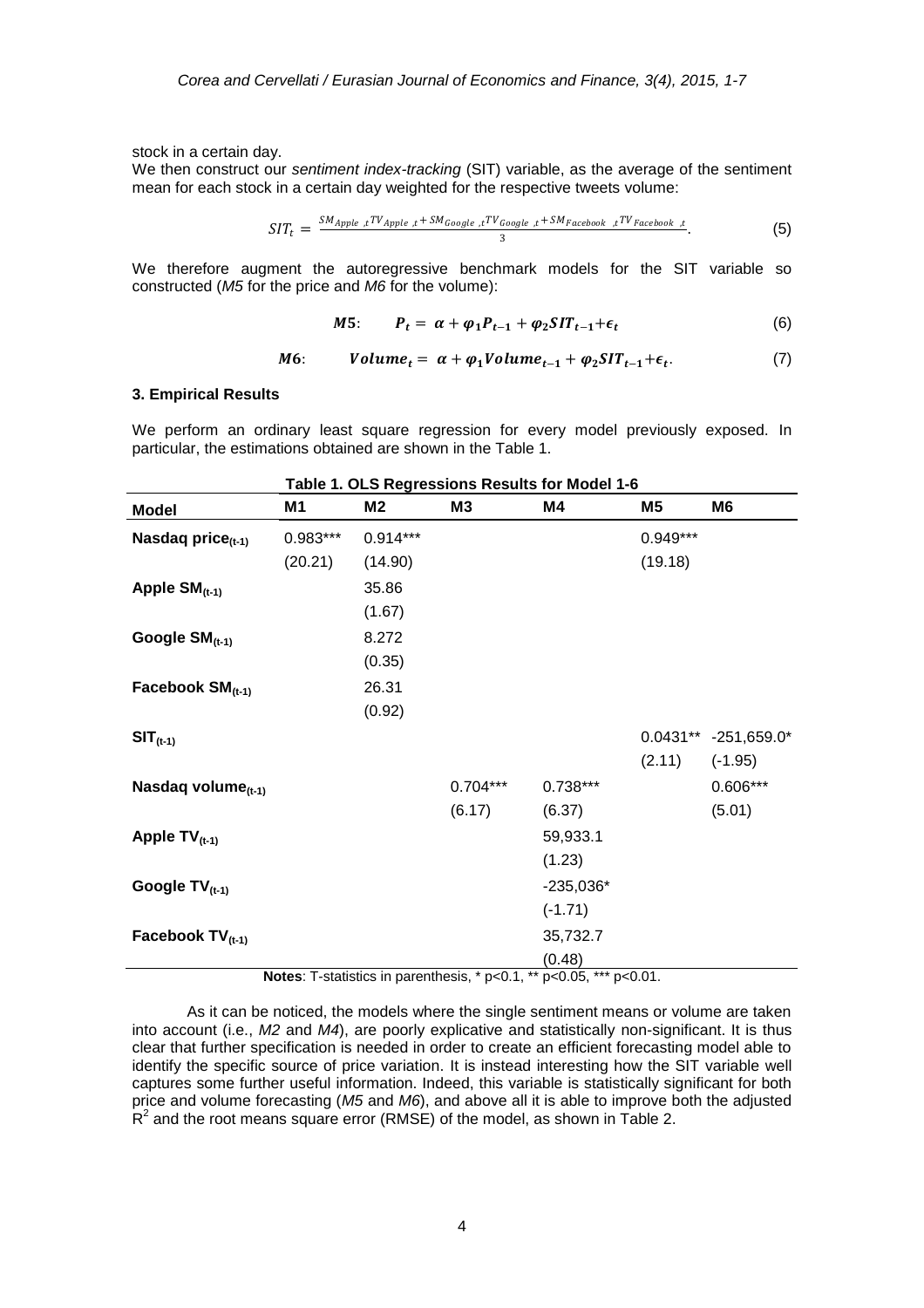|             |        |        | $1000$ and $20000$ and $1000$ mean equale and not fully measure |           |        |           |
|-------------|--------|--------|-----------------------------------------------------------------|-----------|--------|-----------|
| Model       | М1     | M2     | M <sub>3</sub>                                                  | M4        | M5     | M6        |
| Adj- $R^2$  | 0.9065 | 0.9102 | 0.4690                                                          | 0.4778    | 0.9137 | 0.5029    |
| <b>RMSE</b> | 43.382 | 42.51  | $2.6e+08$                                                       | $2.6e+08$ | 41.672 | $2.5e+08$ |

| Table 2. Adjusted $R^2$ and Root Mean Square Error for All the Models |  |  |  |
|-----------------------------------------------------------------------|--|--|--|
|-----------------------------------------------------------------------|--|--|--|

The models augmented with the  $S/T$  variable show an improvement both in term of  $R^2$ and RMSE with respect to their own benchmark.

#### **4. Conclusions**

Our results are not fully conclusive, because the model cannot be generalized to any sector, stock or index yet. However, we can infer some important insights on how to incorporate new kinds of information into trading and forecasting model.

We created a dataset for a two-month period using data from Twitter, and we constructed some indicators in order to forecast the Nasdaq-100. We then compared our models to the benchmarks, and it seems that they are able to increase the explanatory power and to provide a better prediction of the Nasdaq price and volume. Both the adjusted  $R^2$  and the RMSE improved as a consequence of the index we built, and even if we may improve the model in the future – we can test it for different sector and for a different time frame, as well as for a different frequency – it gives anyway great intuitions and superior advantage for a potential trading strategies built on it. It would be also interesting to assess how the sentiment might better (or worst) capture the stock market oscillations in crisis or boom periods, and finally to see whether other socials may be actually helpful in term of stock market predictions.

**Acknowledgment:** Part of this research was performed while the corresponding author was visiting the Institute for Pure and Applied Mathematics (IPAM), which is supported by the National Science Foundation. The author is grateful for the support and help, even if every statement or mistakes are on the author only.

#### **References**

- Agarwal, A., Xie, B., Vovsha, I., Rambow, O., and Passonneau, R., 2011. Sentiment analysis of Twitter data. In: M. Nagarajan and M. Gamon, eds. 2011. *LSM '11 Proceedings of the Work-Shop on Languages in Social Media*. Stroudsburg: Association for Computational Linguistics. pp.30-38.
- Antweiler, W. and Frank, M.Z., 2004. Is all that talk just noise? The information content of internet stock message boards. *The Journal of Finance*, 59(3), pp.1259-1294. <http://dx.doi.org/10.1111/j.1540-6261.2004.00662.x>
- Asur, S. and Huberman, B., 2010. Predicting the future with social media. In: IEEE/WIC/ACM International Conferences, *Web Intelligence and Intelligent Agent Technology (WI-IAT).* Toronto, Canada, 31 August-3 September 2010. Toronto: IEEE/WIC/ACM. <http://dx.doi.org/10.1109/wi-iat.2010.63>
- Baker, M. and Wurgler, J., 2006. Investor sentiment and the cross-section of stock returns. *The Journal of Finance*, 61(4), pp.1645-1680. [http://dx.doi.org/10.1111/j.1540-](http://dx.doi.org/10.1111/j.1540-6261.2006.00885.x) [6261.2006.00885.x](http://dx.doi.org/10.1111/j.1540-6261.2006.00885.x)
- Baker, M. and Wurgler, J., 2007. Investor sentiment in the stock market. *Journal of Economics Perspectives*, 21(2), pp.129-151. <http://dx.doi.org/10.1257/jep.21.2.129>
- Barber, B., Lehavy, R., McNichols, M., and Trueman, B., 2001. Can investors profit from the prophets? Security analyst recommendations and stock returns. *The Journal of Finance*, 56(2), pp.531-563. <http://dx.doi.org/10.1111/0022-1082.00336>
- Bollen, J. and Mao, H., 2011. Twitter mood as a stock market predictor. *IEEE Computer*, 44(10), pp.91-94. <http://dx.doi.org/10.1109/MC.2011.323>
- Bollen, J., Mao, H., and Zeng, X., 2011. Twitter mood predicts the stock market. *Journal of Computational Science,* 2(1), pp.1-8. <http://dx.doi.org/10.1016/j.jocs.2010.12.007>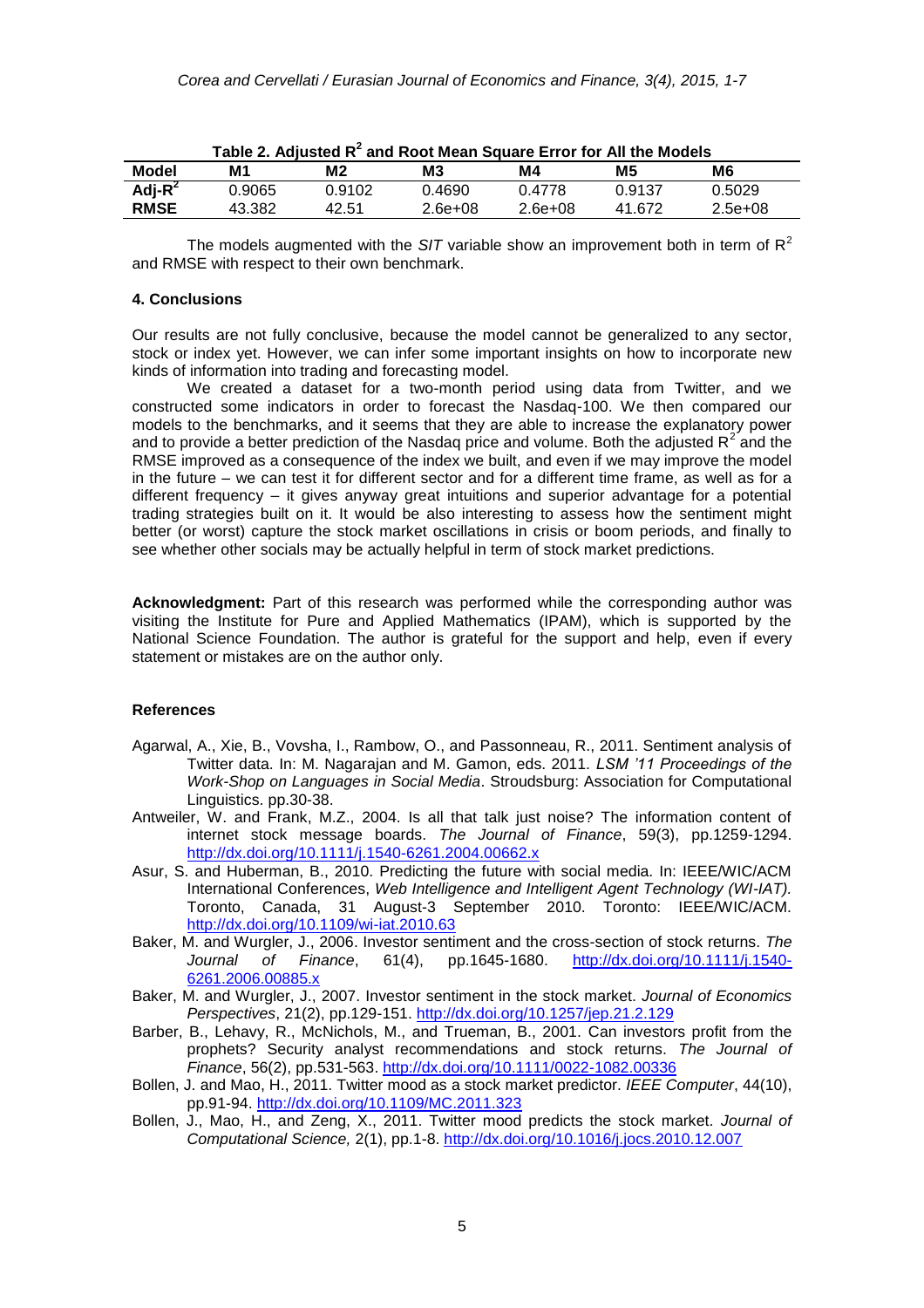- Bordino, I., Battiston, S., Caldarelli, G., Cristelli, M., Ukkonen, A., and Weber, I., 2012. Web search queries can predict stock market volumes. *PloS One*, 7(7), pp.1-17. <http://dx.doi.org/10.1371/journal.pone.0040014>
- Brown, E.D., 2012. Will Twitter make you a better investor? A look at sentiment, user reputation and their effect on the stock market. In: *Proceedings of the Southern Association for Information Systems Conference*. Atlanta: SAIS. pp.36-42.
- Choi, H. and Varian, H., 2012. Predicting the present with Google trends. *Economic Record*, Special Issue: Selected Papers from the 40th Australian Conference of Economists, 88(1), pp.2-9. <http://dx.doi.org/10.1111/j.1475-4932.2012.00809.x>
- Culotta, A., 2010. Towards detecting influenza epidemics by analysing Twitter messages. In: P Melville, J. Leskovec, and F. Provost, eds. 2010. *Proceedings of the First Workshop on Social Media Analytics*. New York: ACM. pp.115-122. <http://dx.doi.org/10.1145/1964858.1964874>
- Da, Z., Engelberg, J., and Gao, P., 2012. In search of attention. *The Journal of Finance,* 66(5), pp.1461-1499. <http://dx.doi.org/10.1111/j.1540-6261.2011.01679.x>
- Da, Z., Engelberg, J., and Gao, P., 2015. The sum of all FEARS investor sentiment and asset prices. *Review of Financial Studies*, 28(1), pp.1-32. <http://dx.doi.org/10.1093/rfs/hhu072>
- De Choudhury, M., Sundaram, H., John, A., and Seligmann, D.D., 2008. Can blog communication dynamics be correlated with stock market activity?. In: P. Brusilovsky and H. Davis, eds. 2008. *Proceedings of the Nineteenth ACM Conference on Hypertext and Hypermedia*. New York: ACM. pp.55-60. <http://dx.doi.org/10.1145/1379092.1379106>
- Dhar, V. and Chang, E.A., 2009. Does chatter matter? The impact of user-generated content on music sales. *Journal of Interactive Marketing*, 23(4), pp.300-307. <http://dx.doi.org/10.1016/j.intmar.2009.07.004>
- Fisher, K.L. and Statman, M., 2000. Investor sentiment and stock returns. *Financial Analysts Journal*, 56(2), pp.16-23. <http://dx.doi.org/10.2469/faj.v56.n2.2340>
- Koski, J.L., Rice, E.M., and Tarhouni, A., 2008. Day trading and volatility: Evidence from message board postings in 2002 vs. 1999. *Working paper,* under review by Management Science.
- Lavrenko, V., Schmill, M., Lawrie, D., Ogilvie, P., Jensen, D., and Allan, J., 2000. Language models for financial news recommendation. In: A. Agah, J. Callan, E. Rundensteiner, and S. Gauch, eds. 2000. *Proceedings of the Ninth International Conference on Information and Knowledge Management*. New York: ACM. pp.389-396. <http://dx.doi.org/10.1145/354756.354845>
- Mao, H., Bollen, J., and Counts, S., 2011. Predicting financial markets: Comparing survey, news, Twitter and search engine data. *arXivpreprint,* arXiv:1112.1051.
- Mao, H., Counts, S., and Bollen, J., 2015. Quantifying the effects of online bullishness on international financial markets. *ECB Statistics Paper Series*, No.9.
- Mishne, G. and Glance, N., 2006. Predicting movie sales from blogger sentiment. In: AAAI (Association for the Advancement of Artificial Intelligence), *2006 AAAI Spring Symposium on Computational Approaches to Analysing Weblogs*. California, USA, 27- 29 March 2006. California: AAAI.
- Mittal, A. and Goel, A., 2012. Stock prediction using Twitter sentiment analysis. *Working Paper*, Stanford University CS 229.
- Nofsinger, J.R., 2005. Social mood and financial economics. *The Journal of Behavioral Finance*, 6(3), pp.144-160. [http://dx.doi.org/10.1207/s15427579jpfm0603\\_4](http://dx.doi.org/10.1207/s15427579jpfm0603_4)
- Oh, C. and Sheng, O.R.L., 2011. Investigating predictive power of stock micro blog sentiment in forecasting future stock price directional movement. In: D.F. Galletta and T.-P. Liang, eds. 2011. *Proceedings from the 32nd International Conference on Information Systems (ICIS)*. Shanghai: Association for Information Systems.
- Oliveira, N., Cortez, P., and Areal, N., 2013. On the predictability of stock market behaviour using stock twits sentiment and posting volume. *Progress in Artificial Intelligence, Lecture Notes in Computer Science*, 8154, pp.355-365. [http://dx.doi.org/10.1007/978-3-](http://dx.doi.org/10.1007/978-3-642-40669-0_31) [642-40669-0\\_31](http://dx.doi.org/10.1007/978-3-642-40669-0_31)